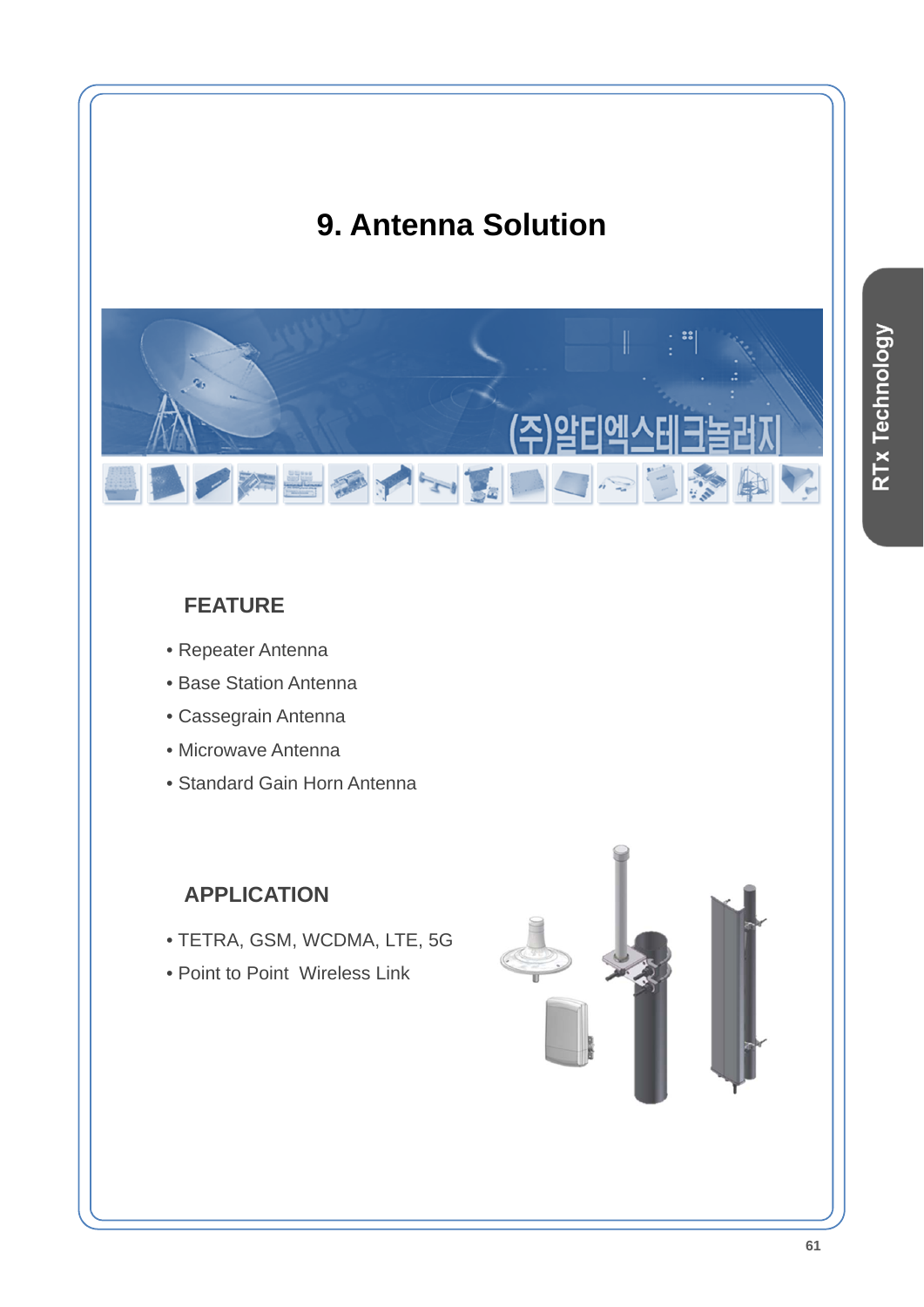## **Antenna**

| <b>Part Number</b>                           | Adjustable/<br><b>Fixed Tilt</b> | <b>Frequency</b><br>(MHz) | <b>Horizontal</b>            | <b>Vertical</b><br>Beam Width   Beam Width | Gain<br>(dBi)       | <b>Dimension</b><br>(WxDxH) mm |
|----------------------------------------------|----------------------------------|---------------------------|------------------------------|--------------------------------------------|---------------------|--------------------------------|
| ADSB1710-2170G17DIN_SW                       | $0^\circ$ ~10 $^\circ$           | 1710~2170                 | $65^\circ$                   | $7^\circ$                                  | 17                  | 160 x 72 x 1430                |
| ADSBPAX1710-2170 G15.5DIN                    |                                  |                           |                              |                                            |                     |                                |
| SW                                           | $0^\circ - 10^\circ$             | 1710~2170                 | $65^\circ$                   | $10^{\circ}$                               | 15.5                | 160 x 72 x 1070                |
| ADSBPAX1710-2170 G13.5DIN<br>SW              | $0^\circ \sim 14^\circ$          | 1710~2170                 | $65^\circ$                   | $15^{\circ}$                               | 13.5                | 160 x 72 x 630                 |
| FXDBCSAX839-894/1710-2170<br>G5/7DIN_SW      | $0^{\circ}$                      | 839~894 1710~2170         | $100^\circ$<br>$70^{\circ}$  | $70^{\circ}$<br>$65^\circ$                 | 5<br>$\overline{7}$ | Ø120 x 450                     |
| FXDBCSAX839-894/1710-2170<br>G4.5/6.5DIN_SW  | $0^{\circ}$                      | 839~894 1710~2170         | $100^\circ$<br>$70^{\circ}$  | $70^{\circ}$<br>$65^\circ$                 | 4.5<br>6.5          | Ø120 x 450                     |
| FXDBCSASX839-894/1710-2170<br>G4.5/6.5DIN_SW | $0^{\circ}$                      | 839~894 1710~2170         | $130^\circ$<br>$70^{\circ}$  | $70^{\circ}$<br>$65^\circ$                 | 4.5<br>6.5          | Ø81 x 250                      |
| FXSBCSAX1920-2170G7.5DIN<br>SW               | $0^{\circ}$                      | 1920~2170                 | $70^{\circ}$                 | $60^\circ$                                 | 7.5                 | Ø120 x 250                     |
| FXSBOmniV1920-2170G10.5DIN<br>SW             | $0^{\circ}$                      | 1920~2170                 | $360^\circ$                  | $7^\circ$                                  | 10.5                | Ø49.8 x 1630                   |
| ADSBPAX839-894G14.5DIN_SW                    | $0^\circ \sim 14^\circ$          | 839~894                   | $65^\circ$                   | $14^{\circ}$                               | 14.5                | 261 x 70 x 1393                |
| ADSBPAX839-894G12.5DIN_SW                    | $0^\circ$ ~14°                   | 839~894                   | $65^\circ$                   | $23^\circ$                                 | 12.5                | 261 x 70 x 839                 |
| ADDBPAX839-894/1710-2170                     | $0^{\circ}$ ~14°                 | 839~894                   | $65^\circ$                   | $13^\circ$                                 | 14.5                |                                |
| G14.5/14DIN_SW                               |                                  | 1710-2170                 | $63^\circ$                   | $12^{\circ}$                               | 14                  | 297 x 110 x 1475               |
| ADDBPAX839-894/1710-2170                     |                                  | 839~894                   | $65^\circ$                   | $22^{\circ}$                               | 12.5                |                                |
| G12.5/12DIN_SW                               | $0^\circ$ ~14 $^\circ$           | 1710-2170                 | $63^\circ$                   | $20^{\circ}$                               | 12                  | 297 x 110 x 960                |
| ADDBPAX839-894/1710-2170G14                  |                                  | 839~894                   | $65^\circ$                   | $13^\circ$                                 | 14                  |                                |
| /13.5DIN_SW                                  | $0^\circ$ ~14 $^\circ$           | 1710-2170                 | $63^\circ$                   | $12^{\circ}$                               | 13.5                | 297 x 110 x 1468               |
| FXSBPAX839-894G14.5 DIN_SW                   | $0^{\circ}$                      | 839~894                   | $65^\circ$                   | $14^{\circ}$                               | 14.5                | 261 x 70 x 1378                |
| FXSBPAX839-894G14.5 T8DIN<br>SW              | $8^{\circ}$                      | 839~894                   | $65^\circ$                   | $14^{\circ}$                               | 14.5                | 261 x 70 x 1378                |
| ADSBPAX2500-2660G17.5 DIN<br>SW              | $0^\circ - 10^\circ$             | 2500~2660                 | $59^\circ - 71^\circ$        | $4^\circ$ ~10 $^\circ$                     | 17.5                | 160 x 80 x 1190                |
| ADDBPAX839-894/2500-2660                     | $0^\circ$ ~14°                   | 839~894                   | $60^\circ - 70^\circ$        | $10^{\circ}$ ~16°                          | 14.5                |                                |
| G14.5/16DIN_SW                               | $0^\circ - 10^\circ$             | 2500~2660                 | $54^\circ$ ~72°              | $6^\circ$ ~12 $^\circ$                     | 16                  | 297 x 150 x 1499               |
|                                              | $0^\circ \sim 14^\circ$          | 839~894                   | $60^\circ - 70^\circ$        | $10^{\circ}$ ~16°                          | 15                  |                                |
| ADTBPAX839-894/1755-2130                     | $0^\circ$ ~14°                   | 1755~2130                 | $54^\circ$ ~72 $^\circ$      | $9^\circ$ ~15°                             | 14.5                | 297 x 150 x 1599               |
| /2500-2660 G14.5/14/15DIN_SW                 | $0^\circ$ ~10 $^\circ$           | 2500~2660                 | $54^\circ - 72^\circ$        | $6^\circ$ ~12 $^\circ$                     | 14                  |                                |
|                                              |                                  | 839~894                   | 70°~100°                     | $40^{\circ}$ ~100 $^{\circ}$               | 5                   |                                |
| FXTBCSAX839-894/1755-2130                    | $0^{\circ}$                      | 1755~2130                 | $40^{\circ}$ ~100°           | $35^\circ - 95^\circ$                      | $\overline{7}$      | Ø120 x 506                     |
| /2500-2660 G5/7/7.5DIN_SW                    |                                  | 2500~2660                 | $40^{\circ}$ ~100°           | $35^\circ - 95^\circ$                      | 7.5                 |                                |
| FXDBYAV/H819-960/1710-2690                   |                                  | 819~960                   | $50^{\circ}$ ~120 $^{\circ}$ | $30^\circ - 80^\circ$                      | 8                   |                                |
| G8/14N_SW                                    | $0^{\circ}$                      | 1710~2690                 | $25^\circ - 60^\circ$        | $20^\circ - 55^\circ$                      | 14                  | 1200 x 100 x 200               |
| FXDBOmniV819-960/1710-2690                   |                                  | 819~960                   |                              | $30^{\circ} - 140^{\circ}$                 | 3                   |                                |
| G3/3.5N_SW                                   | $0^{\circ}$                      | 1710~2690                 | 360°                         | $30^\circ - 90^\circ$                      | 3.5                 | Ø147 x 15                      |
| FXDBPAV/H819-960/1710-2690                   |                                  | 819~960                   | $60^{\circ} - 130^{\circ}$   | $40^{\circ}$ ~90°                          | 5                   |                                |
| G5/7N_SW                                     | $0^{\circ}$                      | 1710~2690                 | 40°~90°                      | 40°~90°                                    | $\overline{7}$      | 198 x 198 x 68                 |
| FXDBYAV/H819-960/1710-2690                   |                                  | 819~960                   | $40^\circ - 80^\circ$        | $40^\circ - 80^\circ$                      | 8                   |                                |
| G8/11N_SW                                    | $0^{\circ}$                      | 1710~2690                 | $35^\circ - 60^\circ$        | $30^\circ - 50^\circ$                      | 11                  | 698 x 100 x 200                |
| FXDBYAV/H819-960/1710-2690G8                 |                                  | 819~960                   | $60^{\circ} - 130^{\circ}$   | $40^{\circ}$ ~90°                          | 8                   |                                |
| /14N_SW                                      | $0^{\circ}$                      | 1710~2690                 | $25^\circ - 60^\circ$        | $20^\circ - 55^\circ$                      | 14                  | 100 x 36 x 1080                |
| FXDBYAV/H819-960/1710-2690                   | $0^{\circ}$                      | 819~960                   | $20^\circ - 70^\circ$        | $20^\circ - 70^\circ$                      | 12                  |                                |
| G12/12N_SW                                   |                                  | 1710~2690                 |                              |                                            | 12                  | 100 x 40 x 1251                |
| FXDBYACV/H819-960/1710-2690                  | $0^{\circ}$                      | 819~960                   | $60^{\circ} - 130^{\circ}$   | $40^\circ$ ~90°                            | 8                   |                                |
| G8/14N_SW                                    |                                  | 1710~2690                 | $25^\circ - 60^\circ$        | $20^\circ - 55^\circ$                      | 14                  | Ø100 x 1100                    |
| FXDBYACV/H819-960/1710-2690                  | $0^{\circ}$                      | 819~960                   | $20^\circ - 70^\circ$        | $20^\circ - 70^\circ$                      | 12                  | Ø100 x 1288                    |
| G12/12N_SW                                   |                                  | 1710~2690                 |                              |                                            | 12                  |                                |
| FXDBYAV819-960/1710-2690                     | $0^{\circ}$                      | 819~960                   | $20^\circ - 70^\circ$        | $20^\circ - 70^\circ$                      | 12                  | 40 x 1250 x 100                |
| G12/12N_SW                                   |                                  | 1710~2690                 |                              |                                            | 12                  |                                |

• RTx Technology Co., Ltd.(www.rtxtech.com), Tel:+82-31-647-6780, Fax:+82-31-647-6781, E-mail:wykim@rtxtech.com ·········· **62**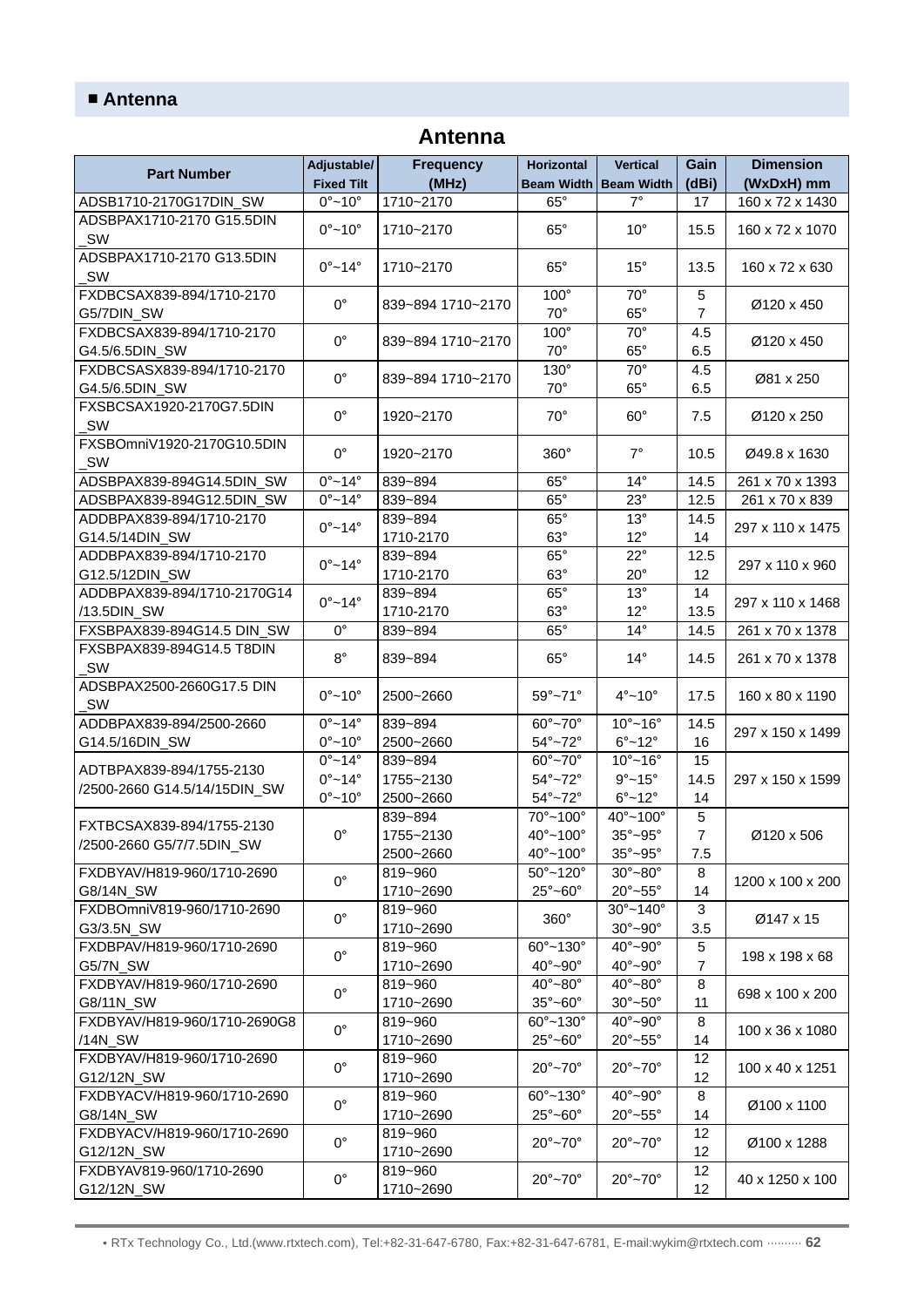| <b>Part Number</b>                                | Adjustable/                 | <b>Frequency</b> | <b>Horizontal</b>            | <b>Vertical</b>            | Gain             | <b>Dimension</b>     |
|---------------------------------------------------|-----------------------------|------------------|------------------------------|----------------------------|------------------|----------------------|
|                                                   | <b>Fixed Tilt</b>           | (MHz)            | <b>Beam Width</b>            | <b>Beam Width</b>          | (dBi)            | (WxDxH) mm           |
| FXDBYAV819-960/1710-2690                          |                             | 819~960          | $60^{\circ}$ ~130 $^{\circ}$ | $40^\circ - 90^\circ$      | 8                | 40 x 1085 x 100      |
| G8/14N SW                                         | $0^{\circ}$                 | 1710~2690        | $25^\circ - 60^\circ$        | $20^\circ - 55^\circ$      | 14               |                      |
| FXDBYAV819-960/1710-2690                          | $0^{\circ}$                 | 819~960          | $70^{\circ}$ ~130 $^{\circ}$ | $50^\circ - 90^\circ$      | 5                | 40 x 635 x 100<br>11 |
| G5/11N_SW                                         |                             | 1710~2690        | $35^\circ - 60^\circ$        | $30^\circ \sim 55^\circ$   |                  |                      |
| FXDBOmniV819-960/1710-2690                        | $0^{\circ}$                 | 819~960          | 360°                         | $30^{\circ}$ ~140°         | $\overline{c}$   | Ø180 x 110           |
| G2/3N SW                                          |                             | 1710~2690        |                              | $30^\circ - 90^\circ$      | 3                |                      |
| FXDBOmniV824-894/1710-2170                        | $0^{\circ}$                 | 824~894          | $360^\circ$                  | $30^\circ$                 | $\boldsymbol{2}$ | Ø20 x 215            |
| G2/2N_SW                                          |                             | 1710~2170        |                              |                            | $\overline{2}$   |                      |
| FXDBPAV819-960/1710-2690                          | $0^{\circ}$                 | 819~960          | $60^{\circ}$ ~130 $^{\circ}$ | $50^{\circ} - 110^{\circ}$ | 5                | 111 x 45 x 145       |
| G5/6N_SW                                          |                             | 1710~2690        | $40^\circ - 80^\circ$        | $40^\circ - 80^\circ$      | 6                |                      |
| FXDBPAV839-894/1710-2120                          | $0^{\circ}$                 | 839~894          | $70^\circ$ ~90 $^\circ$      | $70^\circ$ ~90°            | 6                | 168 x 43 x 155       |
| G6/8N SW                                          |                             | 1710~2120        | $40^\circ - 80^\circ$        | $40^\circ - 80^\circ$      | 8                |                      |
| FXTBPAV839-894/1710-2120/2520<br>-2660 G6/8/8N_SW | $\Omega^{\circ}$            | 839~894          | $70^\circ$ ~90 $^\circ$      | $70^\circ$ ~90°            | 6                | 168 x 43 x 155       |
|                                                   |                             | 1710~2120        | $40^\circ - 80^\circ$        | $40^\circ - 80^\circ$      | 8                |                      |
|                                                   |                             | 2520~2660        | $40^\circ - 80^\circ$        | $40^\circ - 80^\circ$      | 8                |                      |
| FXSBDFAV/H10200-11700                             | $0^{\circ}$                 | 10200~11700      | $2^{\circ}$                  | $2^{\circ}$                | 38               | Ø900                 |
| G38WR76_CO                                        |                             |                  |                              |                            |                  |                      |
| FXSBDFAV/H4400-5000G20N CO                        | $\overline{0}$ <sup>o</sup> | 4400~5000        | $14^{\circ}$                 | $14^{\circ}$               | 20               | Ø300                 |
| FXSBDFAV/H4400-5000G23N_CO                        | $0^{\circ}$                 | 4400~5000        | $9^{\circ}$                  | $9^{\circ}$                | 23               | Ø450                 |
| FXSBDFAV/H4400-5000G26N_CO                        | $0^{\circ}$                 | 4400~5000        | $7^\circ$                    | $7^\circ$                  | 26               | Ø600                 |
| FXSBDFAV/H4400-5000G29N CO                        | $\overline{0}$              | 4400~5000        | $5^{\circ}$                  | $5^{\circ}$                | 29               | Ø900                 |
| FXSBDFAV/H4400-5000G32N_CO                        | $0^{\circ}$                 | 4400~5000        | $3^{\circ}$                  | $3^{\circ}$                | 32               | Ø1200                |
| FXSBDFAV/H4400-5000G35N_CO                        | $0^{\circ}$                 | 4400~5000        | $2^{\circ}$                  | $2^{\circ}$                | 35               | Ø1800                |
| FXSBOmniV380-400G7.5DIN SW                        | $0^{\circ}$                 | $380 - 400$      | 360°                         | $19^\circ - 29^\circ$      | 7.5              | Ø48.5mm x 2.4m       |
| FXSBOmniV380-470G0N_SW                            | $0^{\circ}$                 | 380~470          | $360^\circ$                  | $50^\circ$                 | 0                | Ø75 x 220            |
| FXSBOmniV1710-2700G2N_SW                          | $0^{\circ}$                 | 1710~2700        | 360°                         |                            | $\Omega$         | Ø19 x131             |
| FXWSPX57000-66000G37WR15                          | $0^{\circ}$                 | 57000~66000      | 1.9                          | 1.9                        | 37               | 141.6 x 140 x 9      |
| FXWSPX71000-86000G42WR12                          | $0^{\circ}$                 | 71000~86000      | $\mathbf{1}$                 | 1                          | 42               | 210 x 210 x 7        |

## **Antenna**

## **PANEL ANTENNA**



• RTx Technology Co., Ltd.(www.rtxtech.com), Tel:+82-31-647-6780, Fax:+82-31-647-6781, E-mail:wykim@rtxtech.com ·········· **63**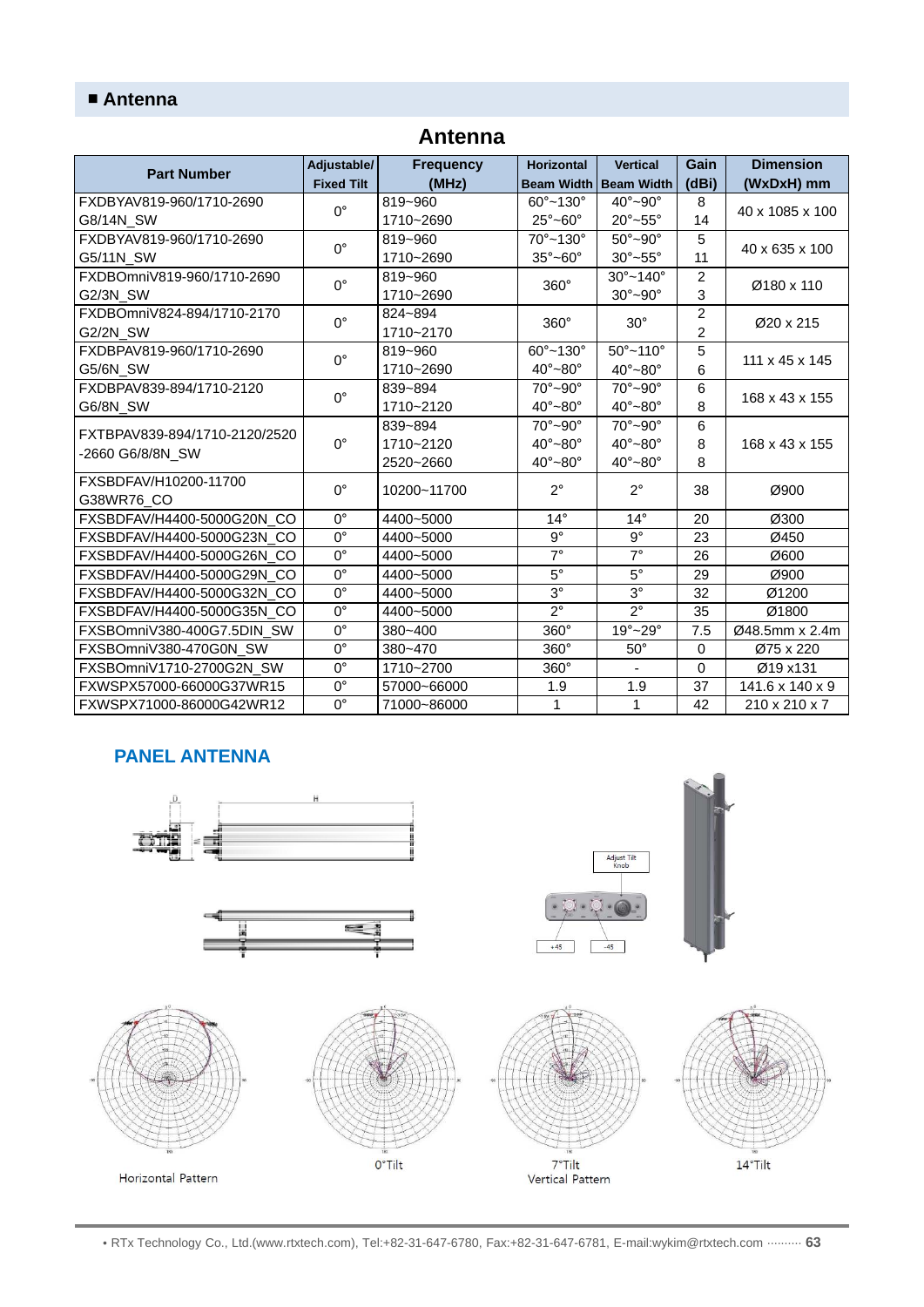#### **YAGI ANTENNA**



## **PATCH ANTENNA**